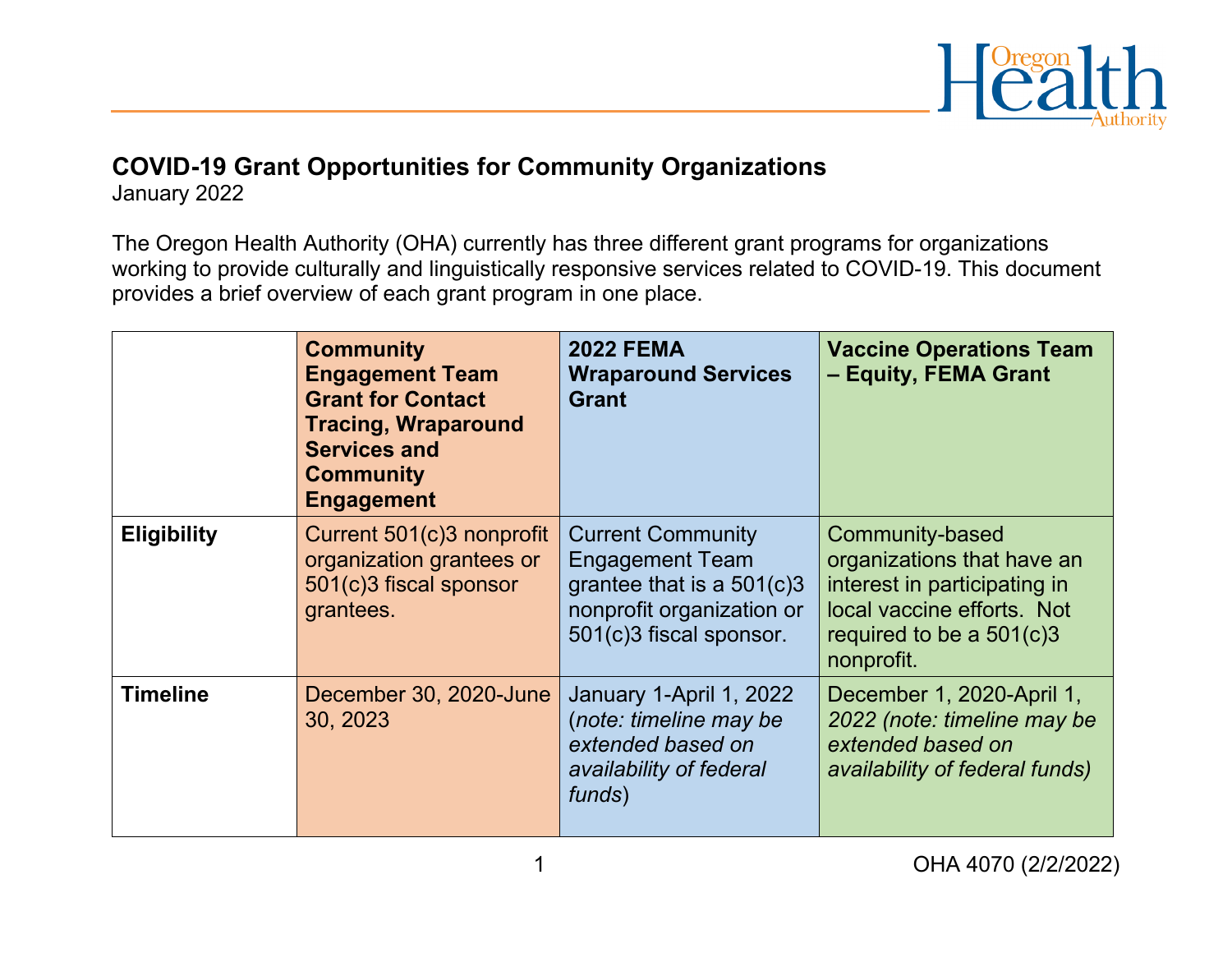

| <b>Supported</b><br>activities | Community engagement<br>related to COVID-19<br>vaccine and COVID-19<br>prevention; wraparound<br>services for people<br>facing isolation or<br>quarantine, including<br>direct client supports;<br>contact tracing.<br>A few organizations are<br>also funded to provide<br>application assistance for<br>the Oregon Emergency<br><b>Rental Assistance</b><br>Program (OERAP).<br><b>Note: CBOs should</b><br>review their grant<br>agreement to gain a<br>complete understanding<br>on what supported<br>activities your<br>organization was | Wraparound services for<br>people in isolation or<br>quarantine, including<br>direct client supports.<br><b>Note: CBOs should</b><br>review their grant<br>agreement to gain a<br>complete understanding<br>on what supported<br>activities your<br>organization was<br>awarded and the<br>allowable activities. | Vaccine outreach and<br>engagement, community<br>vaccine events.<br><b>Note: CBOs should review</b><br>their grant agreement to<br>gain a complete<br>understanding on what<br>supported activities your<br>organization was awarded<br>and the allowable activities. |
|--------------------------------|-----------------------------------------------------------------------------------------------------------------------------------------------------------------------------------------------------------------------------------------------------------------------------------------------------------------------------------------------------------------------------------------------------------------------------------------------------------------------------------------------------------------------------------------------|------------------------------------------------------------------------------------------------------------------------------------------------------------------------------------------------------------------------------------------------------------------------------------------------------------------|-----------------------------------------------------------------------------------------------------------------------------------------------------------------------------------------------------------------------------------------------------------------------|
|                                | awarded and the<br>allowable activities.                                                                                                                                                                                                                                                                                                                                                                                                                                                                                                      |                                                                                                                                                                                                                                                                                                                  |                                                                                                                                                                                                                                                                       |